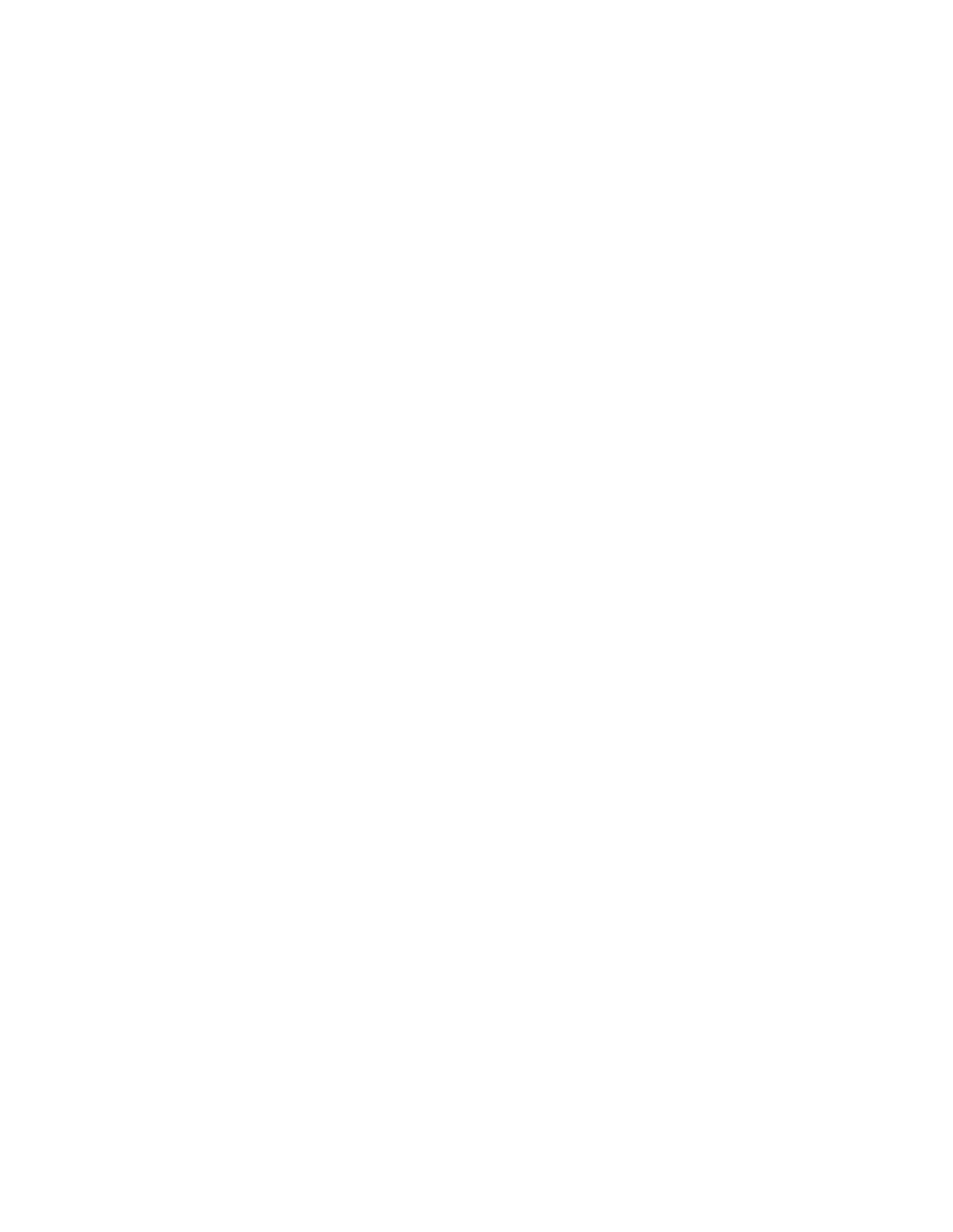

**CONNECTICUT** 

**CHIEFS** 

**ASSN.** 

# **Connecticut Firefighters Physical** Fitness Assessment and **Preparation**

**Connecticut Firefighters Health and Safety Consortium June 2016**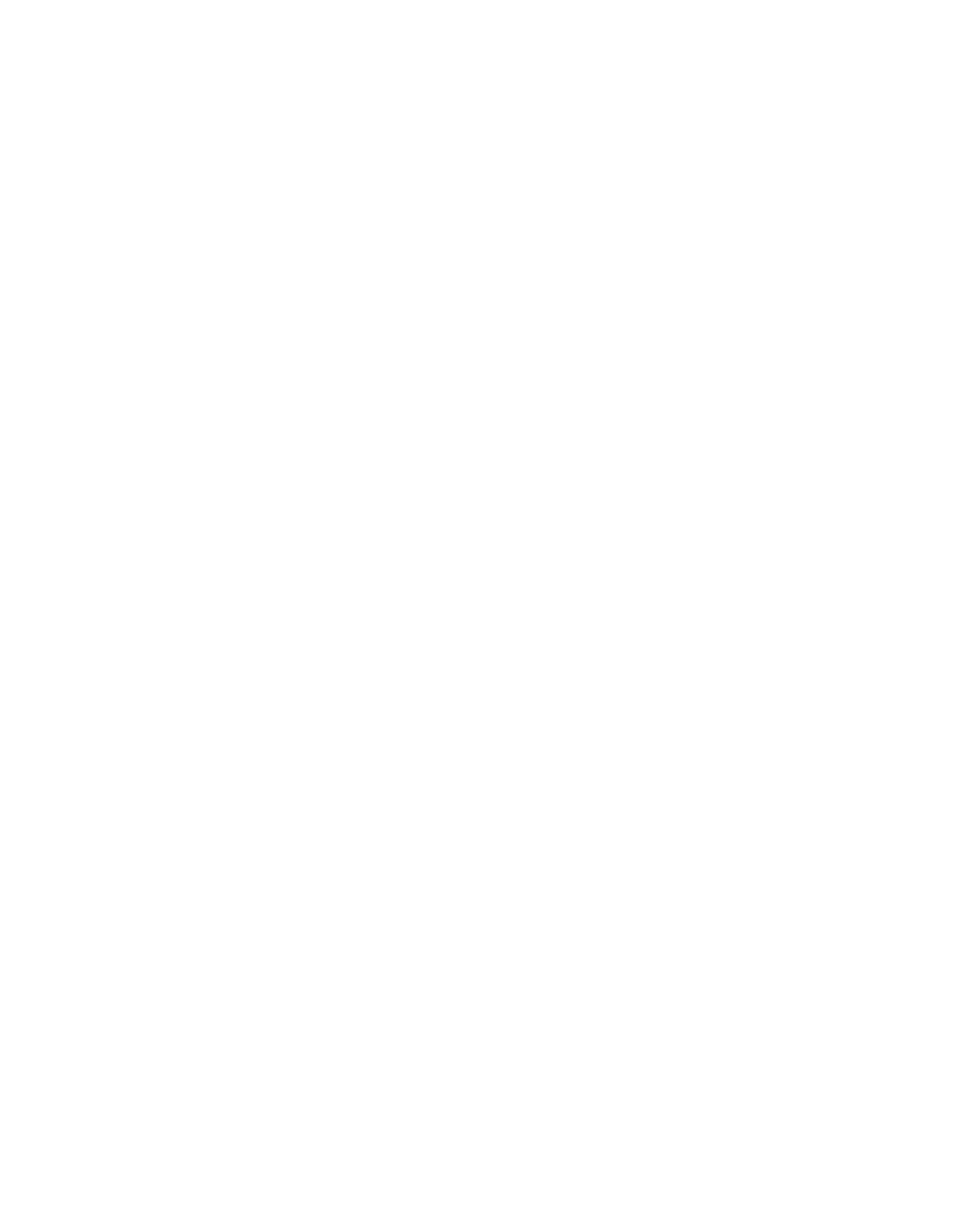





# **Recruit Firefighter Physical Training and Baseline Fitness Standards**

Of the four main areas of training and testing, **Work Capacity** has the most potential to undermine a Recruit's success. This is a very physically demanding profession, and it is unforgiving with age, infirmary, and weakness. The Candidate Physical Abilities Test (CPAT) is **NOT** the standard by which a prospective Recruit should measure his or her ability; it is only considered by our Recruit Firefighter Program to be a measure of one's ability to be physically trained. Not being physically prepared for the rigors of the profession always leads to poor academic performance (too tired to study), poor skill proficiency (too exhausted to concentrate and perform properly), and a poor attitude about the training program (too stressed to appreciate the importance of the program demands). These are minor in comparison, however, to how a lack of physical work capacity can contribute to injury and death on the training or fireground. Prospective recruits must have a strong understanding of the demands of the Recruit Firefighter Program in its entirety, and prepare to arrive as the occupational athlete that the profession requires.

On the following pages is an overview of Physical Training elements of the Recruit Firefighter Program's Health, Wellness, and Fitness approach, the Preparation Guide for this instructional area, and the Baseline Fitness Standards required upon arrival to the Recruit Firefighter Program:

# **Overview**

#### **Physical Training Program**

The Connecticut Fire Academy's Recruit Firefighter Program Physical Training (PT) program is designed for firefighters and incorporates a range and continuum of job performance activities. It is a highly disciplined atmosphere that will prepare the recruit for both their academy and fire service responsibilities. The program begins with a general overview, in a classroom orientation fashion, and includes information pertaining to physical fitness, job stresses and behavioral health, physical health issues, and sports injuries. The initial orientation will also describe the base–line testing, the schedule, and how the program advances during the entire recruit PT program. From that point, all recruits will then be physically and mentally trained in a number ways throughout the program to approximate the knowledge, skills, and abilities required of firefighters in the modern fire service. We will create an understanding of the balance needed between the commonly understood fitness categories of Strength, Endurance, Cardio, Flexibility, and Body Composition in order to create optimum performance and injury prevention.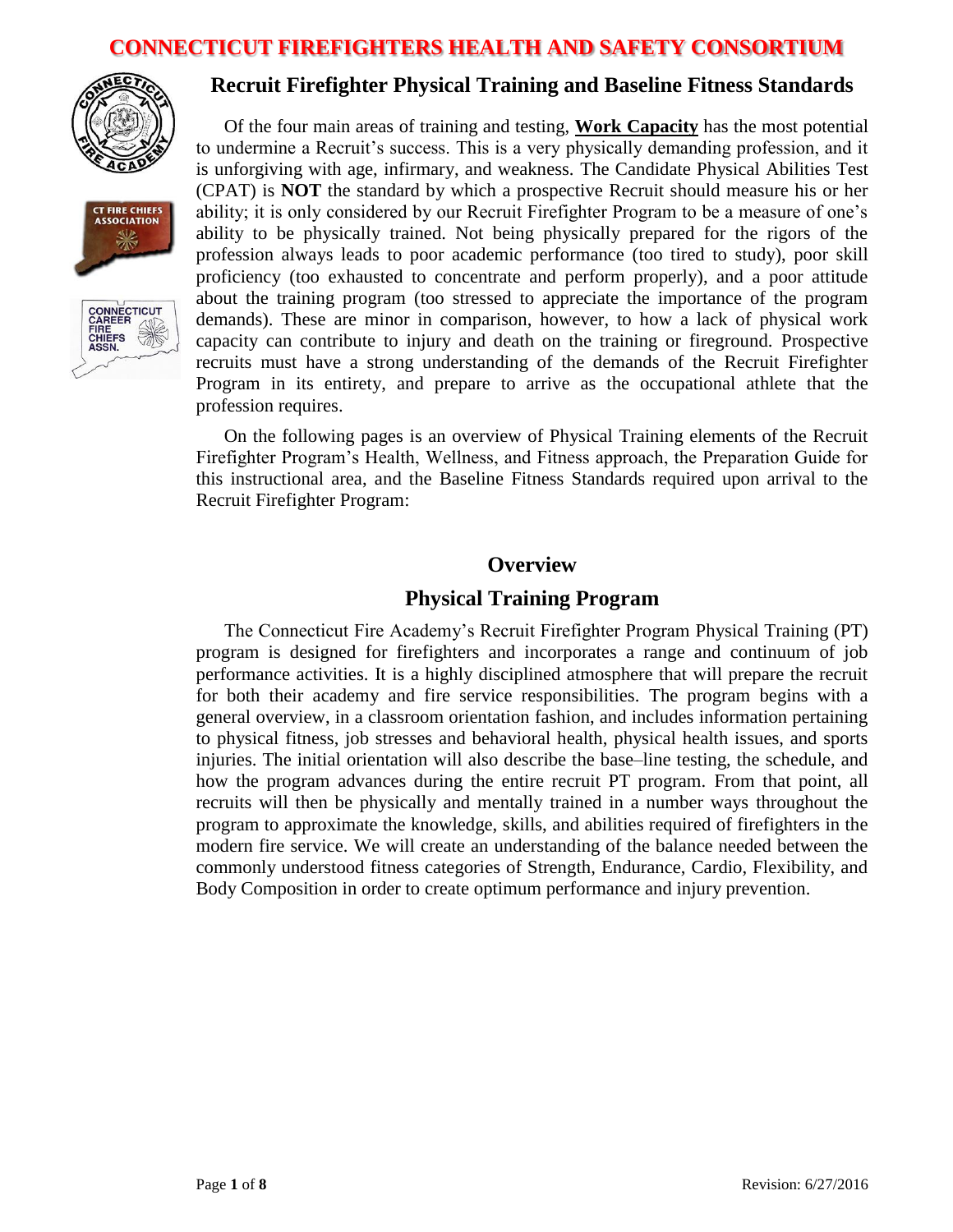





# **Recruit Firefighter Program Physical Training Class Schedule**

#### **Daily Focus Areas**

**Mondays & Thursdays --** Predominantly Strength and Endurance **Tuesdays & Fridays --** Predominantly Cardio Respiratory **Wednesdays --** Functional Training or Aquatic program **Field-Level Testing (which is covered over a two day period)**  $1<sup>st</sup>$  week,  $7<sup>th</sup>$  or  $8<sup>th</sup>$  week (the middle of the schedule), and the  $14<sup>th</sup>$  week

#### **Daily Requirements**

This is a highly structured, well-developed, and rigorous component of the Recruit Program that requires strong effort. PT classes are generally scheduled for 60 minutes. They begin at 0800 hours, except for the week of Night Fire Training. During the first three nights of that week, which is usually around week 8 or 9, PT classes will begin at 1500. Recruits will be notified in advance of any other changes to the schedule, changes in the start times, or adjustments to the length of the delivery of the material.

Recruits are required to be prepared before the start of each class. The training day will begin with a Personnel Accountability Report (PAR) and a readiness check. The PAR and Readiness Checks confirm that all recruits are accounted for, are clean shaven, have full water bottles, and have prepared and staged all needed equipment.

#### **Preparation Guide**

Advance preparation for the rigors of Physical Training is mandatory. It should be emphasized in the strongest of terms to all prospective Recruits that the Candidate Physical Abilities Test (CPAT) has historically not been a good indicator of potential success in the Connecticut Recruit Firefighter Program. The demands on the body and body's energy systems while wearing PPE and SCBA, carrying equipment, and performing more realistic firefighting operations is far more challenging than CPAT. In our view, CPAT is a better indicator of a readiness to progressively increase the physical training and preparation for the Recruit Firefighter Program. In addition, an athletic background, and/or a workout routine of limited dimensions will not be sufficient because of the manner in which the body utilizes the energy systems for work as a firefighter. We have seen many strength, endurance, and cardiorespiratory athletes who have still struggled with PT, because their training routines do not match the unique physical demands of firefighting. For that, we will train with higher intensity and fewer breaks than the lay person or civilian to mimic those firefighting requirements.

The subsequent increase in physical training prior to arrival should include all basic callisthenic body weight exercises with good form (push-ups, pull-ups, squats, lunges, etc.) in a series with jumping jacks and mountain climbers twice per week, as well as cardiorespiratory training like running, biking, and/or swimming at least three times per week. Running on the roadway has been especially helpful in preparing prior recruits to running on an asphalt surface in the Recruit Firefighter Program.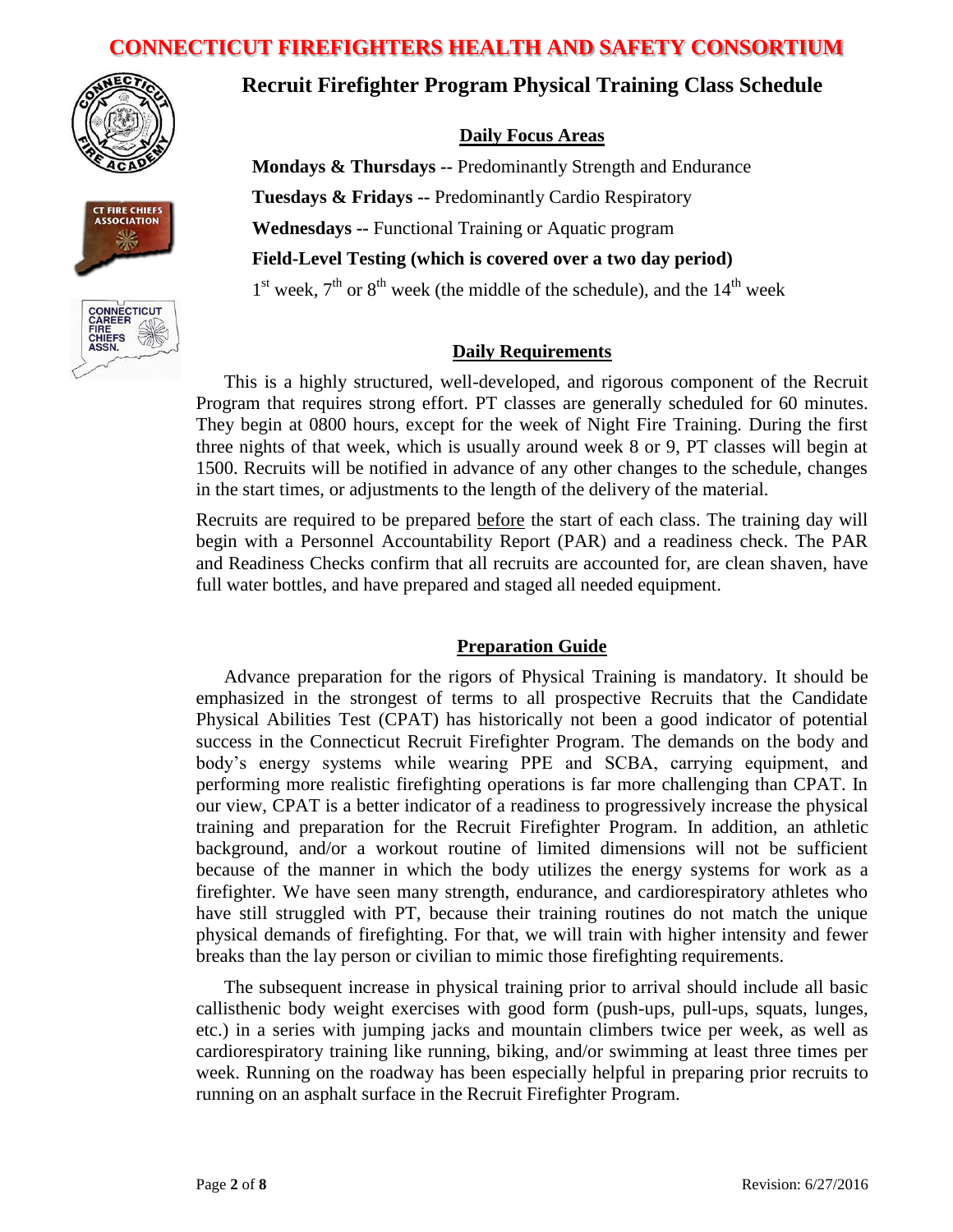

CT FIRE CHIEFS<br>ASSOCIATION 业

#### **Baseline Fitness Standards**

#### **1. RUNNING (cardiorespiratory or VO2 MAX)**

#### *1 ½ mile run in less than 13:30 according to the following script and process*

The purpose of this information is to determine aerobic power and capacity. All prospective recruits should find a measured area to run a  $1 \frac{1}{2}$  mile course and perform a run test. This would generally be six (6) laps around a standard outdoor ¼ mile high school or college track.

Once the test is completed, the run time should be factored into the following two-part formula to determine VO2 max, or maximum oxygen uptake. This is an indication of the body's ability to use oxygen as fuel for movement. The minimum standard for the fire service is a VO2 max of 42 ml/kg (so the entire chart is included for reference).



#### **Step 1:** MAXIMAL MET LEVEL BASED ON 1.5 MILE RUN TIME

|              | Seconds |       |       |       |       |       |
|--------------|---------|-------|-------|-------|-------|-------|
| Minutes      | 0       | 10    | 20    | 30    | 40    | 50    |
| 7:00         | 22.44   | 21.95 | 21.47 | 21.00 | 20.54 | 20.10 |
| 8:00         | 19.67   | 19.24 | 18.83 | 18.43 | 18.04 | 17.67 |
| 9:00         | 17.30   | 16.94 | 16.59 | 16.25 | 15.92 | 15.60 |
| 10:00        | 15.28   | 14.98 | 14.69 | 14.40 | 14.12 | 13.85 |
| 11:00        | 13.59   | 13.33 | 13.08 | 12.84 | 12.61 | 12.38 |
| 12:00        | 12.16   | 11.95 | 11.74 | 11.54 | 11.34 | 11.15 |
| 13:00        | 10.96   | 10.78 | 10.61 | 10.44 | 10.27 | 10.11 |
| <i>14:00</i> | 9.95    | 9.80  | 9.65  | 9.50  | 9.36  | 9.22  |
| 15:00        | 9.08    | 8.95  | 8.82  | 8.69  | 8.56  | 8.44  |
| 16:00        | 8.31    | 8.19  | 8.07  | 7.95  | 7.83  | 7.72  |
| 17:00        | 7.60    | 7.48  | 7.37  | 7.25  | 7.13  | 7.02  |

This table is used to estimate VO2 max levels by multiplying the recorded metabolic equivalent value above by 3.5, and cross-referencing the normative charts below.

Example; time =  $13:14$  10.78 x 3.5 = 37.73 MET

#### **Step 2:** AEROBIC SCORES (VO2 max. – maximum oxygen uptake)

| <b>Male</b>      |           | Age       |           |           |
|------------------|-----------|-----------|-----------|-----------|
| <i>Category</i>  | 20-29     | $30 - 39$ | 40-49     | 50-59     |
| <b>Superior</b>  | $\geq$ 49 | $\geq$ 48 | $\geq$ 45 | $\geq$ 42 |
| <b>Excellent</b> | 45-48     | 43-47     | 41-44     | 38-41     |
| <b>Good</b>      | 42-44     | $40 - 42$ | 38-40     | 35-37     |
| Fair             | 38-41     | 36-39     | 34-37     | $31 - 34$ |
| <b>Poor</b>      | $\leq$ 37 | $\leq$ 35 | $\leq$ 33 | $\leq 30$ |
| <b>Female</b>    |           | Age       |           |           |
| Category         | 20-29     | $30 - 39$ | $40 - 49$ | 50-59     |
| <b>Superior</b>  | $\geq$ 42 | $\geq 40$ | $\geq$ 37 | $\geq$ 33 |
| <b>Excellent</b> | 38-41     | 36-39     | 33-36     | 30-32     |
| <b>Good</b>      | 35-37     | $33 - 35$ | 31-32     | 28-29     |
| Fair             | 32-34     | $30 - 32$ | 28-30     | $25 - 27$ |
| <b>Poor</b>      | $\leq$ 31 | $\leq$ 29 | $\leq$ 27 | $\leq 24$ |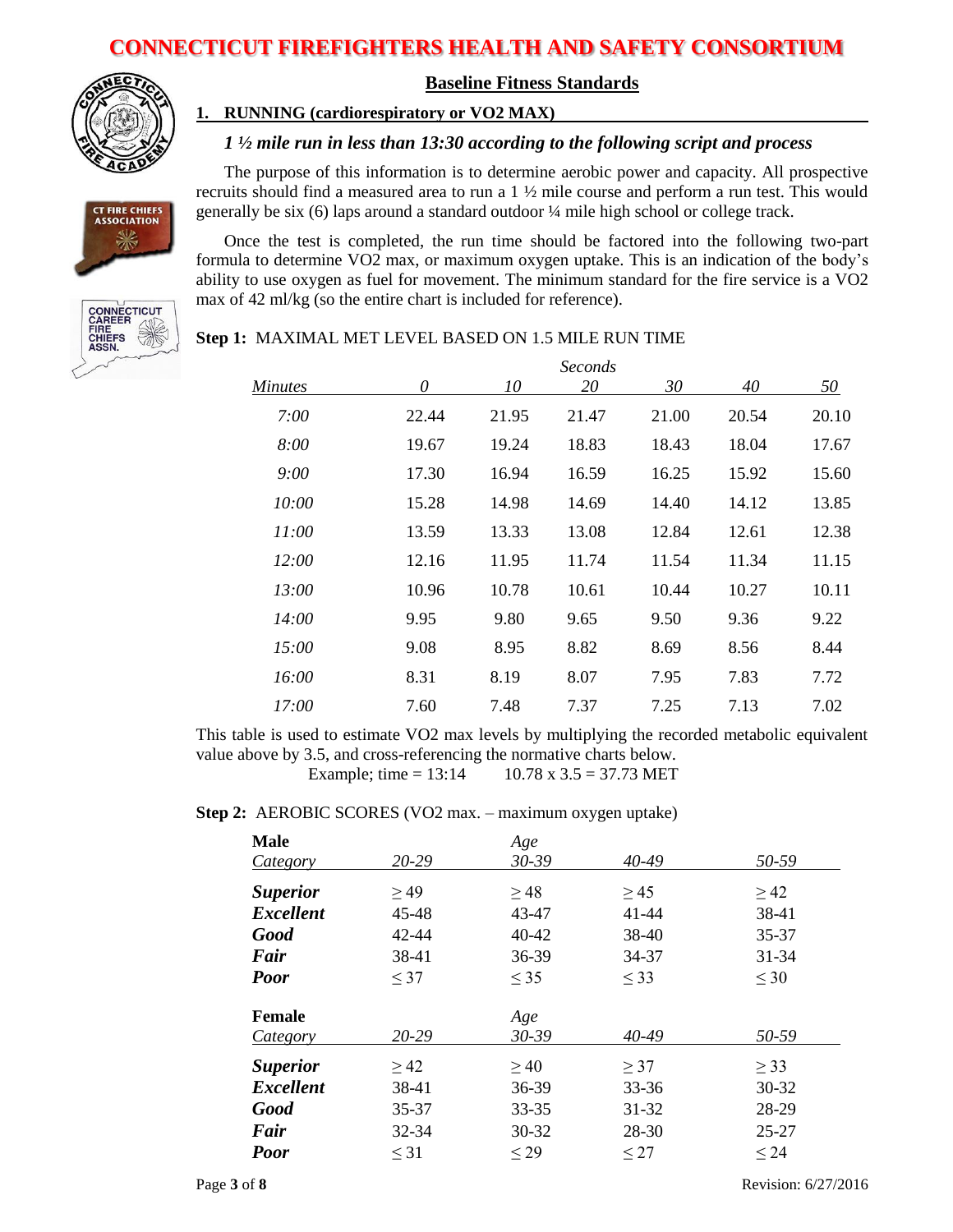

**CT FIRE CHIEFS ASSOCIATION** 

#### **2. PUSH-UPS**

#### *15 Push-Ups according to the following standard*

Men will use the standard push-up position with only the hands and toes in contact with the floor, while woman can use the modified push-up position that is termed the "bent-knee position". In either case, the hands should be positioned shoulder-width apart, while the back is straight and flat. A push-up is counted when the chest nearly touches the floor (the width of a fist away), *and* there is a return to the start position *with arms fully extended*. Subsequent push-ups in a set should follow a comfortable pace/rate that also ensures the best use of exercise technique and form.

The maximum number of push-ups is reached when there is a deviation from *the same good form and cadence (pace)* used in this description.



# **3. \*PULL-UPS**

#### *3 consecutive Pull-Ups according to the following standard:*

After a complete and thorough full-body warm-up routine, stand on a chair or platform under a chin bar and grab the bar with an *overhand grip and opposing thumb*. Hands should be positioned comfortably a little wider than shoulder-width apart where comfortable. A pull-up is counted when the chin is pulled *above the bar* and returned to the start position *with arms fully extended*.

The maximum number of pull-ups is reached when there is a deviation from *the same good form and cadence (pace)* used in this description.

**\*This is considered to be a difficult test requiring maximal effort. Do not attempt a test if you do not believe that you can do at least several pull-ups without risk of injury; train with modified exercises, including lat pull-downs, to advance the ability to safely perform pullups.** 

#### **4. BODY COMPOSITION**

#### *Less than 20% body fat for men. Less than 25% body fat for females.*

Body fat measurements can be taken using several techniques or technologies. The Recruit Firefighter Program uses the Tanita Body Composition scales, which incorporate Bioelectrical Impedance technology. This is considered a "field-level" test.

| <b>Classification</b> | Women     | Men       |
|-----------------------|-----------|-----------|
| <b>Essential fat</b>  | 10-13%    | $2 - 5\%$ |
| <b>Athletes</b>       | 14-20%    | 6-13%     |
| <b>Fitness</b>        | 21-24%    | 14-17%    |
| Average               | 25-31%    | 18-24%    |
| <b>Obese</b>          | Above 31% | Above 24% |

#### **General Body-fat Percentage Categories\*:**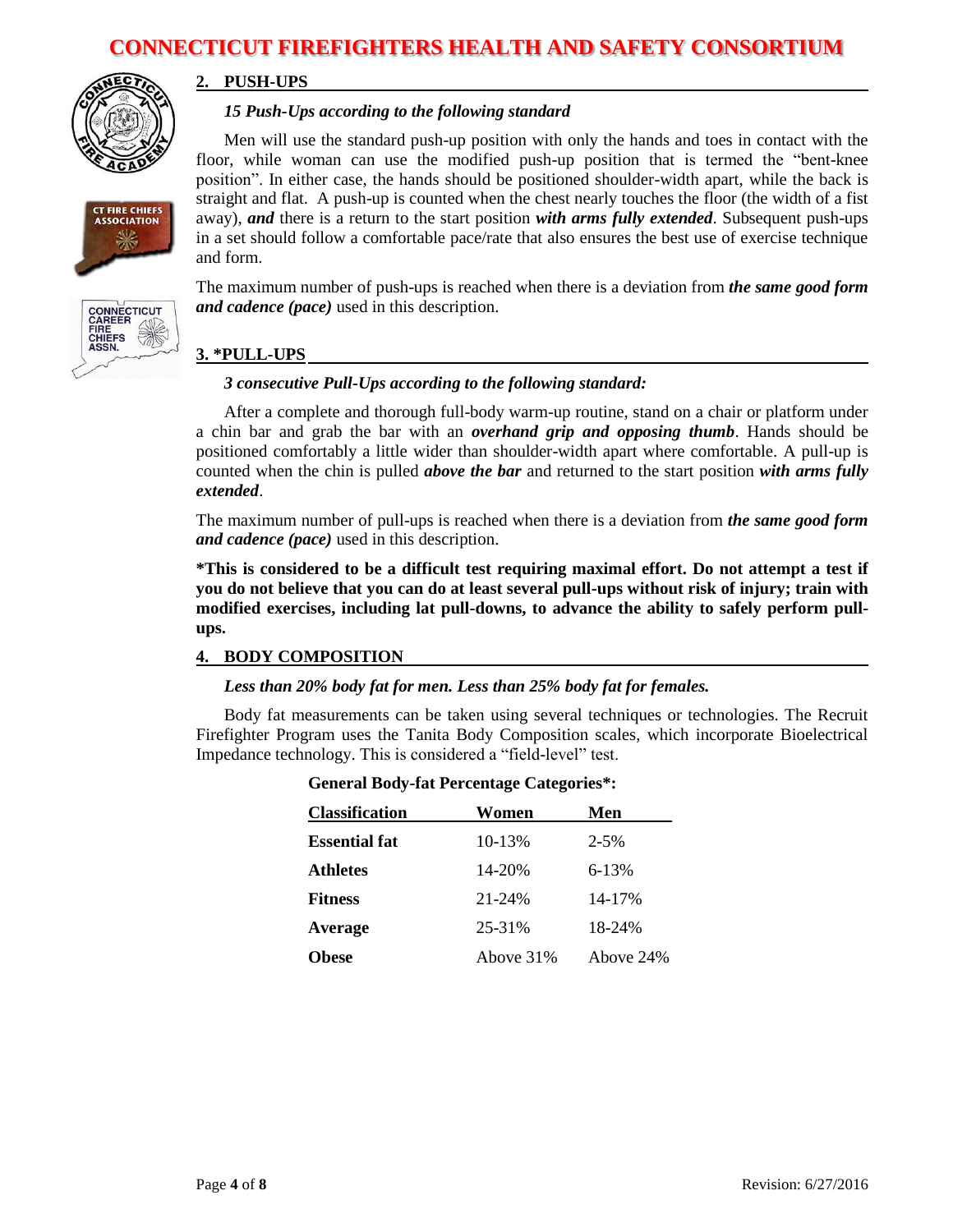

#### **5. FLEXIBILITY**

#### *Greater than 15" for males. Greater than 18" for females.*

CT FIRE CHIEFS<br>ASSOCIATION 坐



After a complete and thorough full-body warm-up routine, especially of the low back and hamstrings, remove shoes and sit at the sit-and- reach box. The heels and toes shall remain against the box with feet approximately 10" to 12" apart. One hand should be placed on top of the other, with the tips of the fingers aligned and against the push block. To perform the test, exhale and slowly lean forward by dropping the head toward or between the arms. Push the block slowly and cautiously as far as possible without bending the knees, stop and release *when at full extension using the form described above*. The score is the farthest point reached (to the nearest  $\frac{1}{4}$ ") on the following chart, after three trials:

**\*Although the Recruit Firefighter Program uses a "sit-and-reach" box for this "field-level" test, the following variation may be sufficient: Stand with feet 10" to 12" apart and legs perfectly straight. Bend at the waist toward the floor. Males should be able to touch the floor with the fingertips, and females should be able to touch the floor with the knuckles of the fist.** 

#### **Norms for trunk flexibility:**

|                         | $\frac{0}{0}$    | 18-25                    | 26-35               | 36-45                | 46-55               |
|-------------------------|------------------|--------------------------|---------------------|----------------------|---------------------|
| <b>Rating</b>           | <b>Rating</b>    | M W                      | M W                 | M W                  | M W                 |
|                         | 100              | 28<br>29                 | 28<br>28            | 28<br>28             | 26<br>27            |
| <b>Excellent</b>        | 95               | 24<br>23                 | 22<br>24            | 22<br>23             | 20<br>22            |
|                         | 90               | 22<br>24                 | 21 23               | 21<br>22             | 19 21               |
|                         | 85               | 22<br>21                 | 22<br>19            | 21<br>19             | 20<br>18            |
| Good                    | 80               | 20<br>22                 | 19<br>21            | 19<br>21             | 17<br>20            |
|                         | 75               | 20<br>22                 | 19<br>21            | 18<br>20             | 19<br>16            |
|                         | 70               | 19<br>21                 | 17<br>20            | 17<br>19             | 18<br>15            |
| <b>Above</b><br>Average | 65               | 18<br>20                 | 20<br>17            | 19<br>17             | 18<br>15            |
|                         | 60               | 18<br>20                 | 17<br>20            | 16 18                | 14<br>17            |
|                         | $\overline{55}$  | 17<br>19                 | 19<br>16            | 15<br>17             | 13<br>16            |
| Average                 | 50               | 19<br>17                 | 15<br>19            | 15<br>17             | 13<br>16            |
|                         | 45               | 16<br>19                 | 15<br>18            | 15<br>17             | 12<br>16            |
| <b>Below</b>            | 40               | 15<br>18                 | 14<br>17            | 13<br>16             | 11<br>14            |
|                         | 35               | 18<br>15                 | 14<br>17            | 13<br>16             | 11<br>14            |
| Average                 | 30               | 14<br>17                 | 16<br>13            | 13<br>15             | 14<br>10            |
|                         | 25               | 13<br>16                 | 12<br>15            | 14<br>11             | 13<br>9             |
| Poor                    | 20               | 13<br>16                 | 15<br>11            | 14<br>11             | 12<br>9             |
|                         | 15               | 12<br>16                 | 11 14               | 9<br>13              | 8<br>12             |
|                         | 10               | 11<br>14                 | 13<br>9             | $\overline{7}$<br>12 | 6<br>10             |
| <b>Very</b><br>Poor     | 5                | 12<br>9                  | 12<br>7             | 5<br>10              | $\overline{4}$<br>8 |
|                         | $\boldsymbol{0}$ | $\overline{2}$<br>$\tau$ | $\overline{2}$<br>5 | 1<br>$\overline{4}$  | 3<br>$\mathbf{1}$   |

# **Age and Gender**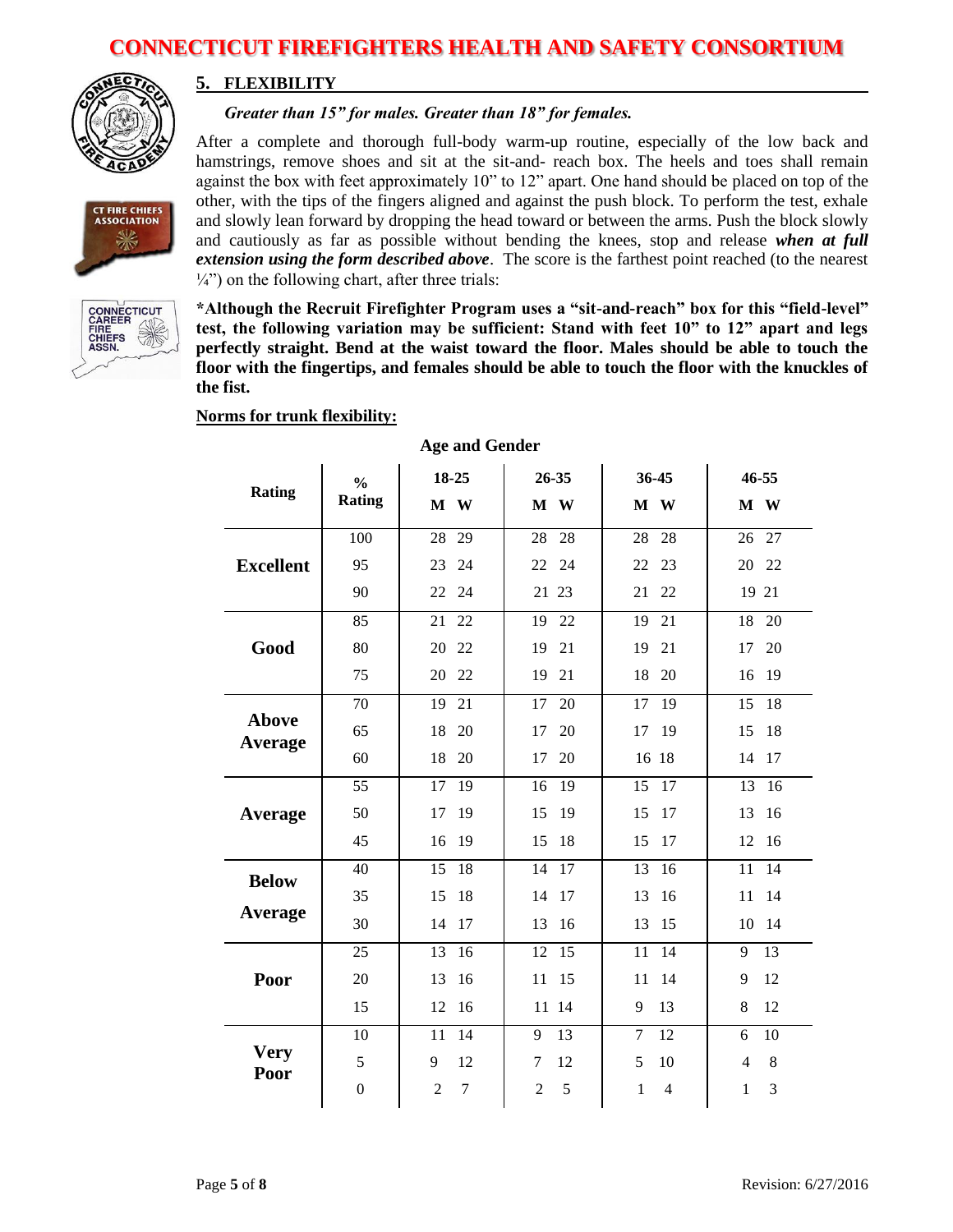

**6. CORE**

(Low back, abdominal and oblique muscle group)

#### *Completion of the CORE Muscle Strength and Stability Test that follows.*

core strength and endurance over time. To prepare for the assessment you will need:

### **The Core Muscle Strength & Stability Test**

CT FIRE CHIEFS<br>ASSOCIATION 坐

- Flat surface
- Mat
- Watch or clock with second counter



#### **Conducting the Test**

Position the watch or clock where you can easily see it:

**1.** Start in the **Plank position** with elbows on the ground – Hold **60 seconds**

The objective of this evaluation is to monitor the development and improvements of an athlete's

- **2.** Lift **Right arm**  Hold **15 seconds**
- **3.** Return right arm, lift **Left arm** Hold **15 seconds**
- **4.** Return left arm, lift R**ight leg** Hold **15 seconds**
- **5.** Return right leg, lift L**eft leg**  Hold **15 seconds**
- **6.** Return left leg, lift **Right leg and Left arm**  Hold **15 seconds**
- **7.** Return right leg and left arm, lift **Left leg and Right arm** Hold **15 seconds**
- **8.** Return to the plank position with elbows on the ground Hold **30 seconds**

#### **Results**

*Good Core Strength*

If you can complete the test fully, you have good core strength.

*Poor Core Strength*

If you cannot complete the test fully, your core strength needs improvement. Try to remember where in the test that you needed to stop. Poor core strength results in unnecessary torso movement and swaying during all other athletic movements. This results in wasted energy and poor biomechanics. Good core strength indicates that the athlete can move with high efficiency.

If you are unable to complete the test, practice the routine three or four times each week until you improve.

By comparing your results over time, you will note improvements or declines in core strength.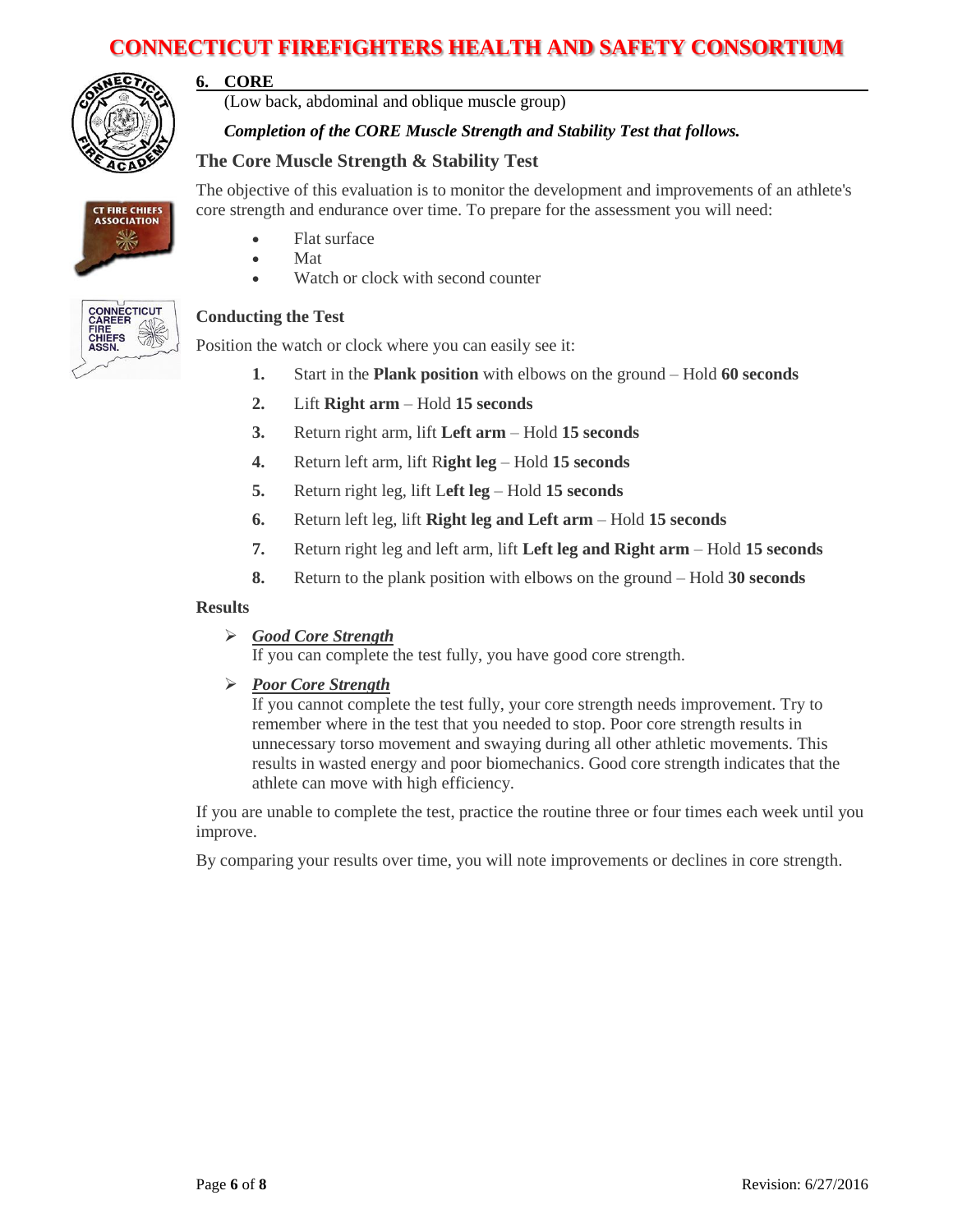

**CT FIRE CHIEFS ASSOCIATION** 

CONNECTICUT **CAREE**<br>FIRE<br>CHIEFS<br>ASSN.

# **Hydration, Nutrition, and Rest for Firefighters**

#### *Quick General Tips*

Eating, drinking, and resting for performance in our profession, which would be all-inclusive for those times related to maintaining a state of readiness, training, preparation, and response, should be considered the equivalent of those required for athletes. They should ideally become a part of a lifestyle that considers the following general recommendations to ensure your safety and overall peak performance in what we do, and in how we recover to perform again:

#### **Hydration**



- $\triangleright$  Drink  $\frac{1}{2}$  your bodyweight in ounces of fluid per day, or at least eight (8) eight (8) ounce glasses (which is the minimum recommendation for sedentary workers).
- $\triangleright$  Drink 2-7 ounces every 15 to 20 minutes throughout the day, where possible, but be more deliberate during times of high activity of any sort.
- $\triangleright$  Drink 16 ounces 2 hours prior to known physical activity in preparation for increased hydration demands.
- $\triangleright$  Electrolyte beverages are beneficial to most athletes, particularly with strenuous activities and those that last longer than one hour, but be sure to experiment first with brand, quantity, flavor, and positive effect.
- $\triangleright$  Use caffeine and caffeinated beverages and alcohol in moderation, as they are diuretics which can further deplete the body of fluid.

#### **Nutrition**

- $\triangleright$  Eat frequent (5-6) well-balanced meals (with the macronutrient balance somewhere in the 40/30/30 range).
- $\triangleright$  Eliminate alcohol and caffeinated beverages, and fried/salty/greasy foods at least 12 hours prior to known events or activities.
- $\triangleright$  Eat light meals with lower saturated fat, higher carbohydrates, and lean protein sources 2-4 hours before the event or activity, and maintain hydration.
- $\triangleright$  Eat a small, light snack 1-2 hours before the event or activity that might consist of yogurt, power bar, fruit/health smoothie, banana, sports drink, and maintain hydration.
- $\triangleright$  Do not eat 1 hour or less before the event or activity. Drink liquids only, especially those that will contribute to peak performance.
- $\triangleright$  The closer to the event or activity, the smaller the meal or snack should be.

#### **Sleep/Rest**

Getting what would be considered adequate sleep is highly individual, however, know that lack of proper rest and recovery can be extremely detrimental to performance and recovery. Adults generally need between  $7 \& 9$  hours of continuous sleep. Be serious about how much rest and sleep that you need, and how to reduce stress in your life for optimum performance and recovery.

*\* Information accumulated from OSHA, NIOSH, American Conference of Governmental Industrial Hygienists (ACGIH), local experts, and other sources not meant to replace information obtained from a Primary Care Physician (PCP) or personal Registered Dietician.*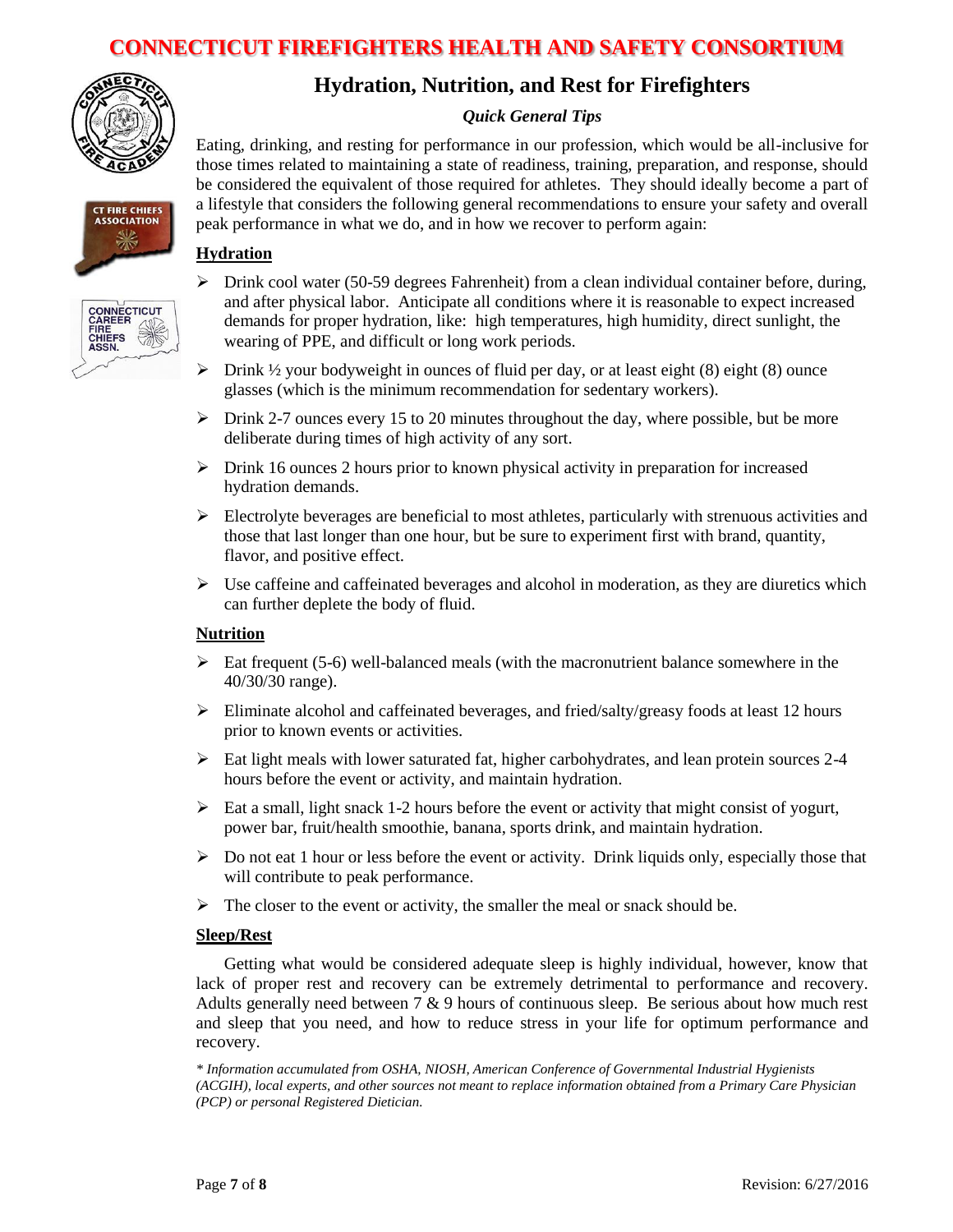

**CT FIRE CHIEFS<br>ASSOCIATION** ▒



| <b>Run Goals:</b> |  |
|-------------------|--|
|-------------------|--|

Notes:

# **Push-I**In Goals:

| Date:                     | Time: |
|---------------------------|-------|
| $ \overline{\phantom{a}}$ |       |
|                           |       |
|                           |       |
|                           |       |
|                           |       |
|                           |       |

| <b>rusii-up Goals.</b> |        |  |  |  |
|------------------------|--------|--|--|--|
| Date:                  | Number |  |  |  |
| $-/-$                  |        |  |  |  |
| $-/-$                  |        |  |  |  |
| $-/-$                  |        |  |  |  |
| $-/-$                  |        |  |  |  |
| $-/-$                  |        |  |  |  |
| $\frac{\ }{\ }$        |        |  |  |  |
|                        |        |  |  |  |

# Pull -Up Goals:

| Date: | Number |
|-------|--------|
|       |        |
|       |        |
|       |        |
|       |        |
|       |        |
|       |        |

#### **Flexibility Goals: CORE Goals:** Date: Rating: Date: Rating:  $\overline{\phantom{a}}$  $-/ \Box$  Good  $\Box$  Above Ave.  $\Box$  Ave.  $\Box$  Below Ave.  $\hfill \Box$  <br> Good Core Strength  $\Box$  <br> Poor Core Strength  $\frac{\ }{\ }$  $-/ \Box$  Good Core Strength  $\Box$  Poor Core Strength  $\Box$  Good  $\Box$  Above Ave.  $\Box$  Ave.  $\Box$  Below Ave.  $-/-$ \_\_/ \_\_  $\Box$  Good  $\Box$  Above Ave.  $\Box$  Ave.  $\Box$  Below Ave.  $\hfill \Box$  <br> Good Core Strength  $\Box$  <br> Poor Core Strength  $\frac{\ }{\ }$  $\sqrt{2}$  $\Box$  Good  $\Box$  Above Ave.  $\Box$  Ave.  $\Box$  Below Ave. □ Good Core Strength □ Poor Core Strength  $-/ \Box$  Good $\Box$  Above Ave.  $\Box$  Ave.  $\Box$  Below Ave.  $-/ \hfill \Box$  <br> Good Core Strength  $\Box$  <br> Poor Core Strength  $\frac{\ }{\ }$  $\sqrt{2}$  $\Box$  Good  $\Box$  Above Ave.  $\Box$  Ave.  $\Box$  Below Ave.  $\Box$  Good Core Strength  $\Box$  Poor Core Strength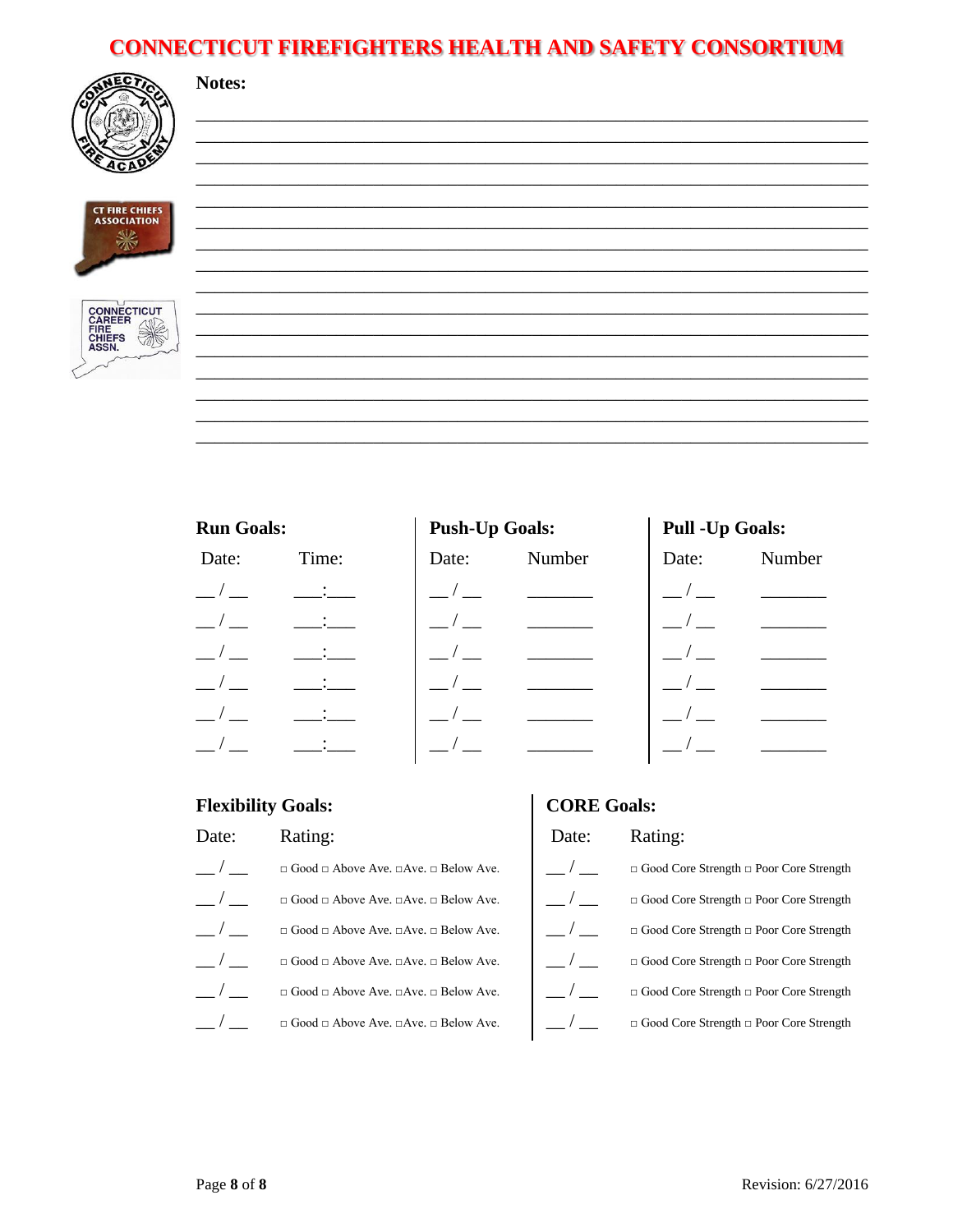





**Chief Dennis McCarthy** Fairfield Fire Department Connecticut Career Fire Chiefs Association

**Chief Douglas Jackson** East Haven Fire Department Connecticut Career Fire Chiefs Association

**Chief Ronald Kanterman** Wilton Fire Department Connecticut Career Fire Chiefs Association

**Chief John Oates** East Hartford Fire Department Connecticut Career Fire Chiefs Association

**Chief Marc Scrivener** Willimantic Fire Department Connecticut Career Fire Chiefs Association

**Chief Mike Thurz** Glastonbury Fire Department Connecticut Fire Chiefs Association

**Assistant Chief Christopher Tracy** Fairfield Fire Department Uniformed Professional Firefighters Association of Connecticut

> **Captain William DeFord** Longmeadow, Ma. Fire Department Connecticut Fire Academy

**Lieutenant Brian Hurst** Manchester Fire-Rescue-EMS Connecticut Fire Academy

**Dr. Richard Kamin** State of Connecticut Department of Public Health Office of Emergency Medical Services

**Director Ralf Coler** State of Connecticut Department of Public Health Office of Emergency Medical Services

> **Dr. Sandra Bogucki** Yale - New Haven Health Center